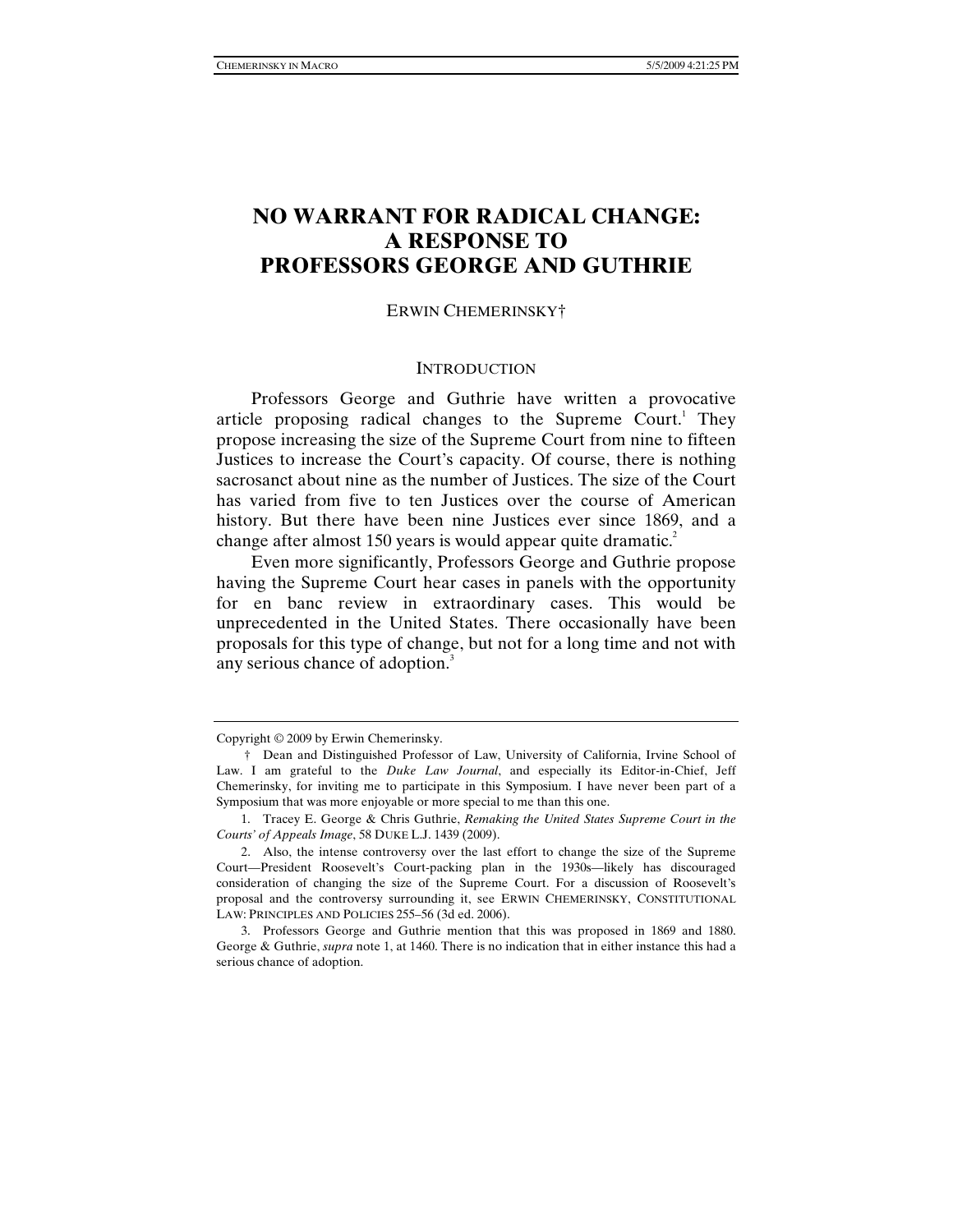Professors George and Guthrie are correct in their premise that it is always desirable to rethink institutional design and that the Supreme Court largely has been immune from this type of scrutiny.<sup>4</sup> Yet change—and especially radical change—requires a compelling justification, a belief that no less drastic alternative would suffice, and a conviction that the reform would be desirable. I do not believe that Professors George and Guthrie's proposal meets these requirements.

In this Response, I thus address three questions in evaluating their proposal. First, have Professors George and Guthrie shown a problem that requires a solution? Second, if so, are there other ways to solve this problem that are less drastic? Third, would such a change be desirable? Finally, I conclude by offering some cautionary thoughts about empirical studies of judging behavior, especially when mere statistical descriptions form the basis for unjustified normative conclusions.

## I. IS THERE A PROBLEM?

The premise for the proposal by Professors George and Guthrie is that the Supreme Court's docket has shrunk dramatically. They are correct both in terms of the actual number of cases decided—235 in 1930, 170 in 1945, 161 in 1985, and 67 in 2007—and in the percentage of petitions for certiorari that are granted.<sup>5</sup> The harder question is assessing how much this is a problem.

From the perspective of a lawyer who has had a number of seemingly meritorious petitions for certiorari denied, I find the decreased docket troubling. It is, by any measure, a great deal more difficult to get the Court to hear a case, even a case with a circuit split. From the perspective of a casebook author who has to prepare annual supplements,<sup>6</sup> the longer opinions that have resulted from the smaller docket are very problematic. As the number of cases has gone down, the length of the opinions has gone up. Slip opinions are often over

 <sup>4.</sup> A notable exception to this a 2006 proposal to limit the terms of Supreme Court Justices. *See generally* REFORMING THE COURT (Roger C. Cramton & Paul D. Carrington eds., 2006) (debating the desirability of tenure reform for Supreme Court Justices and exploring strategies to achieve term limits).

 <sup>5.</sup> George & Guthrie, *supra* note 1, at 1441.

 <sup>6.</sup> *See* ERWIN CHEMERINSKY, CONSTITUTIONAL LAW (2d ed. 2005); ERWIN CHEMERINSKY & LAURIE L. LEVENSON, CRIMINAL PROCEDURE (2008).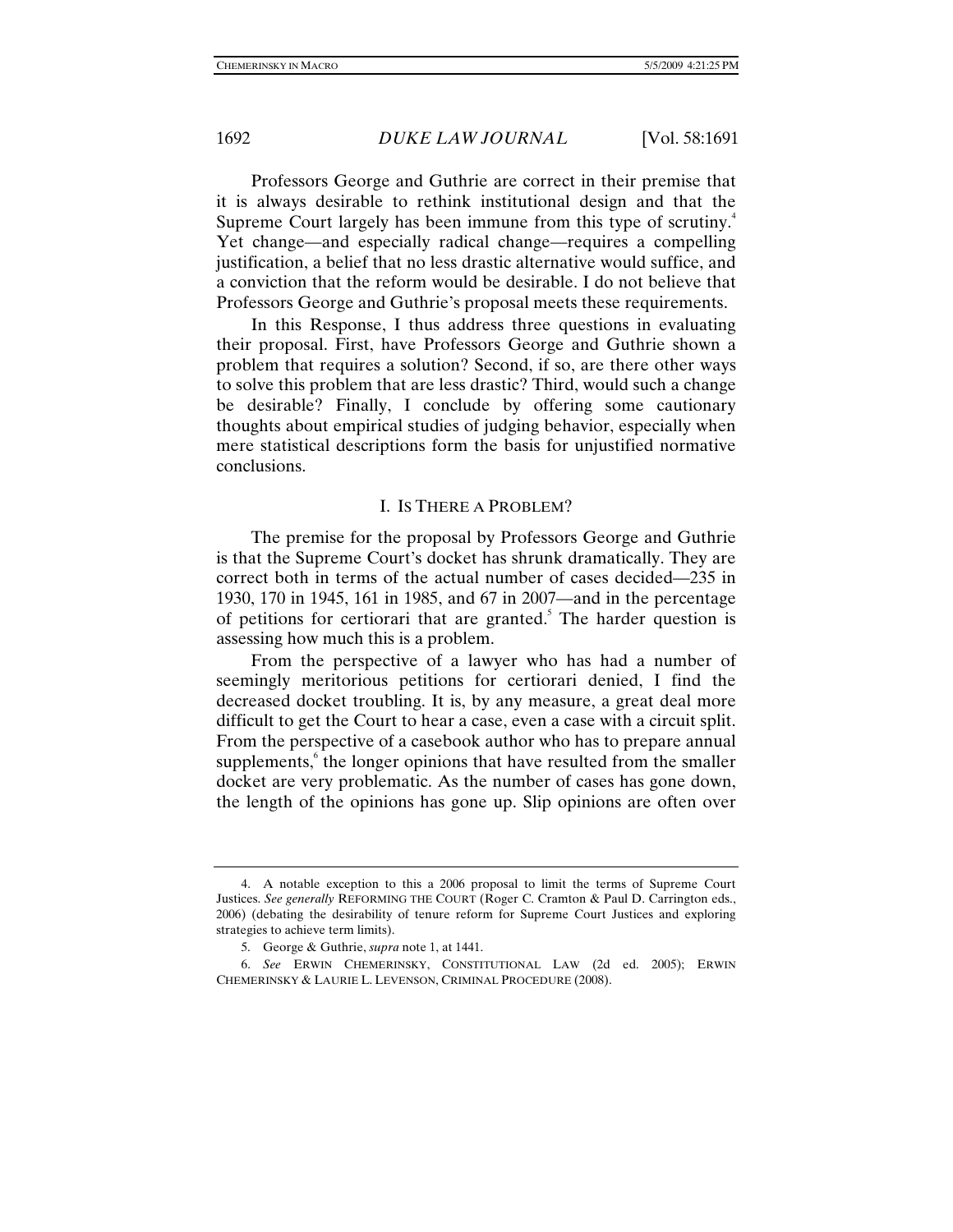150 pages long.<sup>7</sup> There is no way to edit an opinion that long into an assignment manageable for students in one night without making a hash of it. I have come to favor word and page limits being imposed on Supreme Court opinions.

On the other hand, as I talk to judges and lawyers who practice in specialized areas, like bankruptcy and tax law, I hear praise for the smaller docket. From their perspective, the fewer Supreme Court decisions in their field the better, as the Court lacks expertise in these areas and its rulings are often perceived as engendering more confusion than clarity.

My instinct is the same as Professors George and Guthrie's that a larger docket would be desirable. But it is impossible to assess whether the smaller docket poses serious problems or how large a docket would be needed to make a difference. The impossibility of knowing how many more cases the Court would hear if it sat in panels as opposed to always being en banc complicates this assessment. In fact, Professors George and Guthrie emphasize that they are saying only that their proposal "could" increase the size of the docket, not that it would. $\delta$ 

Professors George and Guthrie offer three primary advantages to their proposal and consequentially to a larger docket. First, they argue that the larger docket that would result from the Court acting in panels would decrease the conflicts among the federal circuits and the states. As they note, a primary function of Supreme Court review is to resolve these disagreements and thus to create uniform federal  $law.<sup>9</sup>$ 

This justification falls short because Professors George and Guthrie provide no basis for assessing whether the size of the docket is a serious problem in terms of the splits that exist in the lower courts. They offer no information as to the number of conflicts in decisions that exist, how long they last, or the extent to which their

 <sup>7.</sup> For example, the slip opinion in *Parents Involved in Community Schools v. Seattle School District No. 1*, No. 05-908 (U.S. June 28, 2007), was 176 pages long, not counting the appendices.

 <sup>8.</sup> Professors George and Guthrie write, "We intentionally say 'could' rather than 'would' . . . . First, the Court's docket is almost entirely plenary, and the Justices therefore would not be required to hear more cases than they currently hear. The dynamics of the certiorari process would influence the decision." George & Guthrie, *supra* note 1, at 1460 n.94.

 <sup>9.</sup> Supreme Court Rule 10(a) identifies a split among the lower courts as a ground for granting certiorari.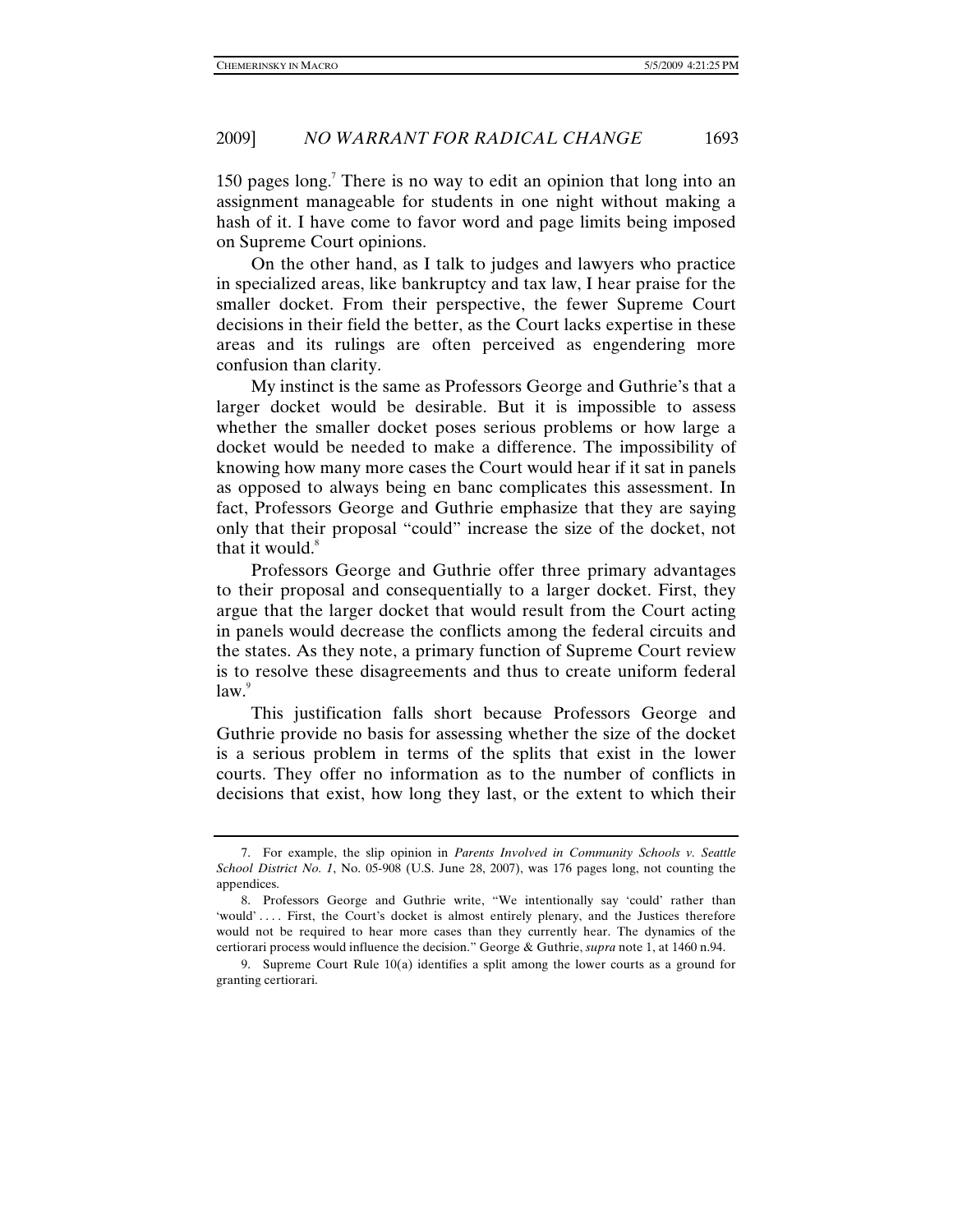proposal would decrease conflicts. They are correct that conflicts in the interpretation of federal law are undesirable, but neither they nor any of the sources they cite provide any indication of the extent of the problem or how much using panels of Justices would solve this.<sup>10</sup> Nor is it easy to measure the number of circuit splits or their duration. There is actually nothing but intuition that the problem has increased over time or that a larger docket would make much of a difference. The Court's reasons for choosing to not take more cases presenting a split are complex, and the Court might continue to refuse to do so even if it had the capacity for a larger docket.

Second, Professors George and Guthrie argue that increasing the size of the Supreme Court's docket would lead to more error correction. They write: "[I]f the Court decided more cases, it would undoubtedly correct more errors committed by lower courts."<sup>11</sup>

But to speak of "errors" is to beg enormously difficult questions of how to assess what is "correct" as opposed to "erroneous." Just because the Supreme Court reverses a federal court of appeals or a state's highest court does not mean that the Supreme Court is right and the lower court is wrong. In the 2006 Term, twenty-four of the sixty-eight cases decided by the Supreme Court were resolved by a 5– 4 margin. It surely cannot be said that the five in the majority were correct whereas the four dissenters were in error. Even if the Supreme Court is unanimous in reversing a lower court, it does not mean that the lower court decision was erroneous. Unless one simply assumes that the Supreme Court is always right, it is impossible to believe that more decisions means more error correction.

Moreover, even if one began with such an untenable assumption, increasing the size of the docket through using panels would not provide much more in the way of error correction. Professors George and Guthrie acknowledge this when they write,

We of course are not asserting that the Supreme Court's primary function is as a court of error correction. A single institution, even with panels, could not correct error in the more than 30,000 cases

 <sup>10.</sup> Professors George and Guthrie discuss this at George & Guthrie, *supra* note 1, at 1448– 49. None of the sources in the footnotes on those pages discuss this.

 <sup>11.</sup> *Id.* at 1447.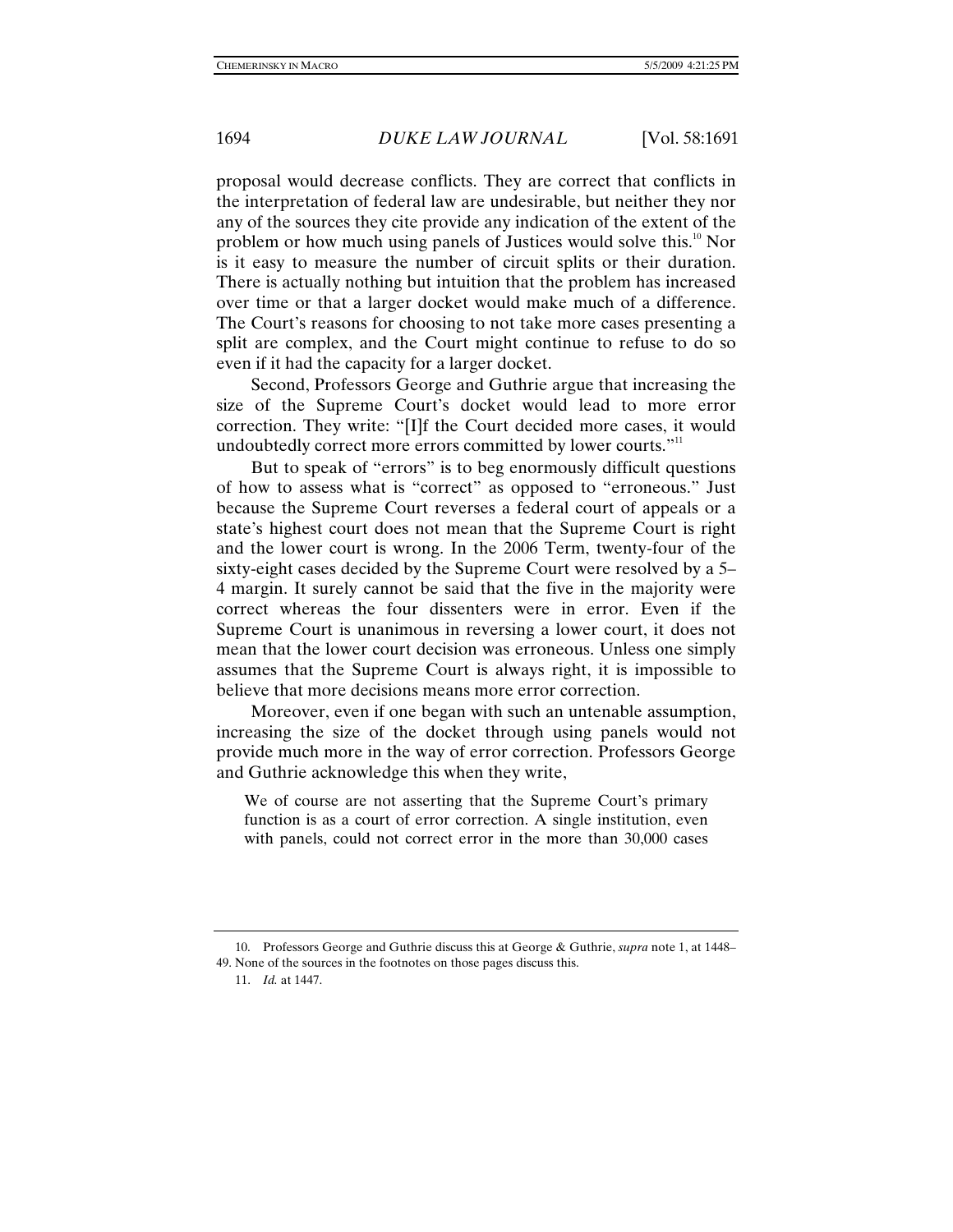decided on the merits by the federal courts of appeals and the many more issued by state high courts. $^{12}$ 

Third, Professors George and Guthrie argue that the larger Supreme Court docket would increase "checks and balances."<sup>13</sup> They point to more than two thousand federal laws and almost a half million pages in the Federal Register during the Bush presidency.<sup>14</sup> They say that "[i]f the Court's decisionmaking capacities expanded, it could play a much more prominent role in policing the actions of the other branches."15

But here Professors George and Guthrie assume that federal judicial review requires Supreme Court review. Even though the Supreme Court may hear relatively few cases, the lower federal courts are available to hear challenges to federal statutes or regulations and to decide any cases that pose questions of interpretation or validity. The number of federal laws and regulations says nothing about the need for Supreme Court review. Professors George and Guthrie offer no examples or evidence that the smaller docket is limiting the adequacy of checks and balances.

The overall problem with Professor George and Guthrie's argument is that they fail to present any way for assessing what is the ideal size of the Supreme Court's docket. They have the intuition that a larger docket would be better, but offer neither a way to assess this claim nor any way for determining what the docket ideally should be. Without this analysis, it is simply impossible to determine whether having the Court sit in panels, and the increase in the docket that would result from it, is desirable.

## II. ARE THERE LESS DRASTIC ALTERNATIVES?

By any measure, Professors George and Guthrie argue for dramatic changes in the Supreme Court's institutional structure: the first change in its size in nearly 150 years, making it two-thirds larger, and having it sit in panels for the first time in American history. Thus, it is reasonable to ask whether there are other, less radical ways to achieve the goal of increasing the size of the docket.

<sup>12</sup>*. Id.* at 1447 n.38.

<sup>13</sup>*. Id.* at 1451–52.

<sup>14</sup>*. Id.*

<sup>15</sup>*. Id.* at 1452.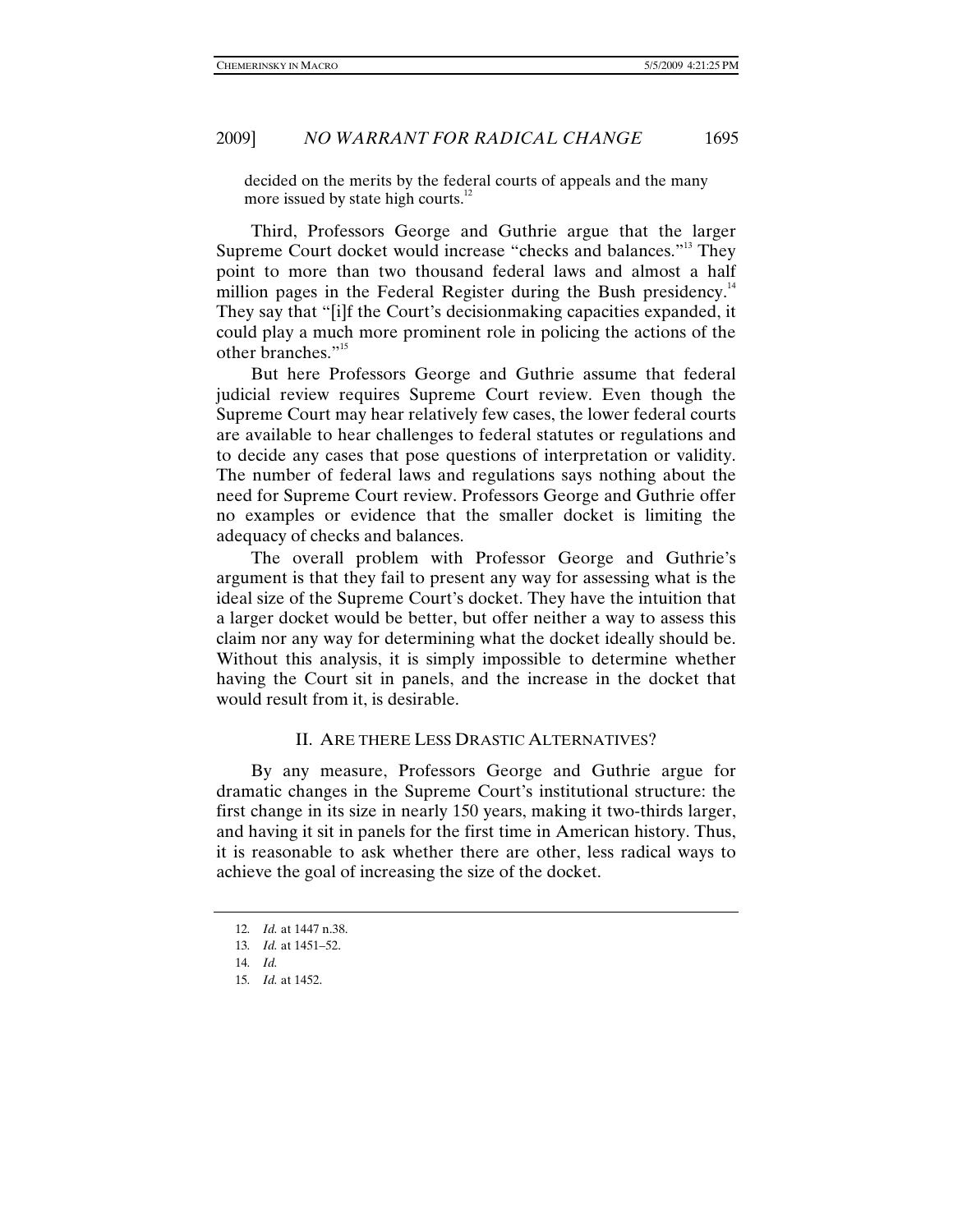There are many other ways to increase the number of cases decided by the Supreme Court each year. First, the Court can simply choose, on its own, to hear more cases. There has been a great deal of discussion in recent years about the Court's shrinking docket, and perhaps not coincidentally this year the Court has taken more cases. It is likely that there will be about eighty-five cases during October Term 2008, a third more than the sixty-seven cases decided the year before. Some Justices have said that they believe that a larger docket would be desirable.<sup>16</sup> The Court can easily solve the problem of the dwindling docket by taking more cases each year.

Second, Congress can expand the mandatory jurisdiction of the Supreme Court by statute. At the beginning of American history, the Supreme Court's docket was entirely mandatory. Over the course of American history, Congress has made even more of the Court's docket discretionary.<sup>17</sup> The most recent change occurred in 1988, when Congress made the Court's entire appellate jurisdiction discretionary except for review of decisions by three-judge federal district courts. The decrease in the size of the docket is, in part, because of the elimination of almost all mandatory jurisdiction in the Supreme Court.

Congress could remedy this by mandating that the Supreme Court hear appeals in certain kinds of cases. Professors George and Guthrie suggest one possible way to achieve this: increase the use of certification of cases to the Supreme Court.<sup>18</sup> Professors George and Guthrie suggest that the Supreme Court take more certified cases. Congress could create mandatory jurisdiction in these cases. The desirability of this is uncertain. Courts of appeals have no way of assessing the relative priority of cases on the Supreme Court's docket or what case is the better vehicle for addressing a particular issue. My point is not to argue for greater mandatory jurisdiction, but rather, to suggest that it is a much less drastic way to increase the Court's docket than having it decide cases in panels.

 <sup>16.</sup> Professors George and Guthrie point out that Chief Justice Roberts said exactly this at his confirmation hearings. *Id.* at 1447. I also have heard Justices Breyer and Alito say this in comments at judicial conferences.

 <sup>17.</sup> For a description of these changes, see ERWIN CHEMERINSKY, FEDERAL JURISDICTION 672–73 (5th ed. 2007).

 <sup>18.</sup> George & Guthrie, *supra* note 1, at 1450–51.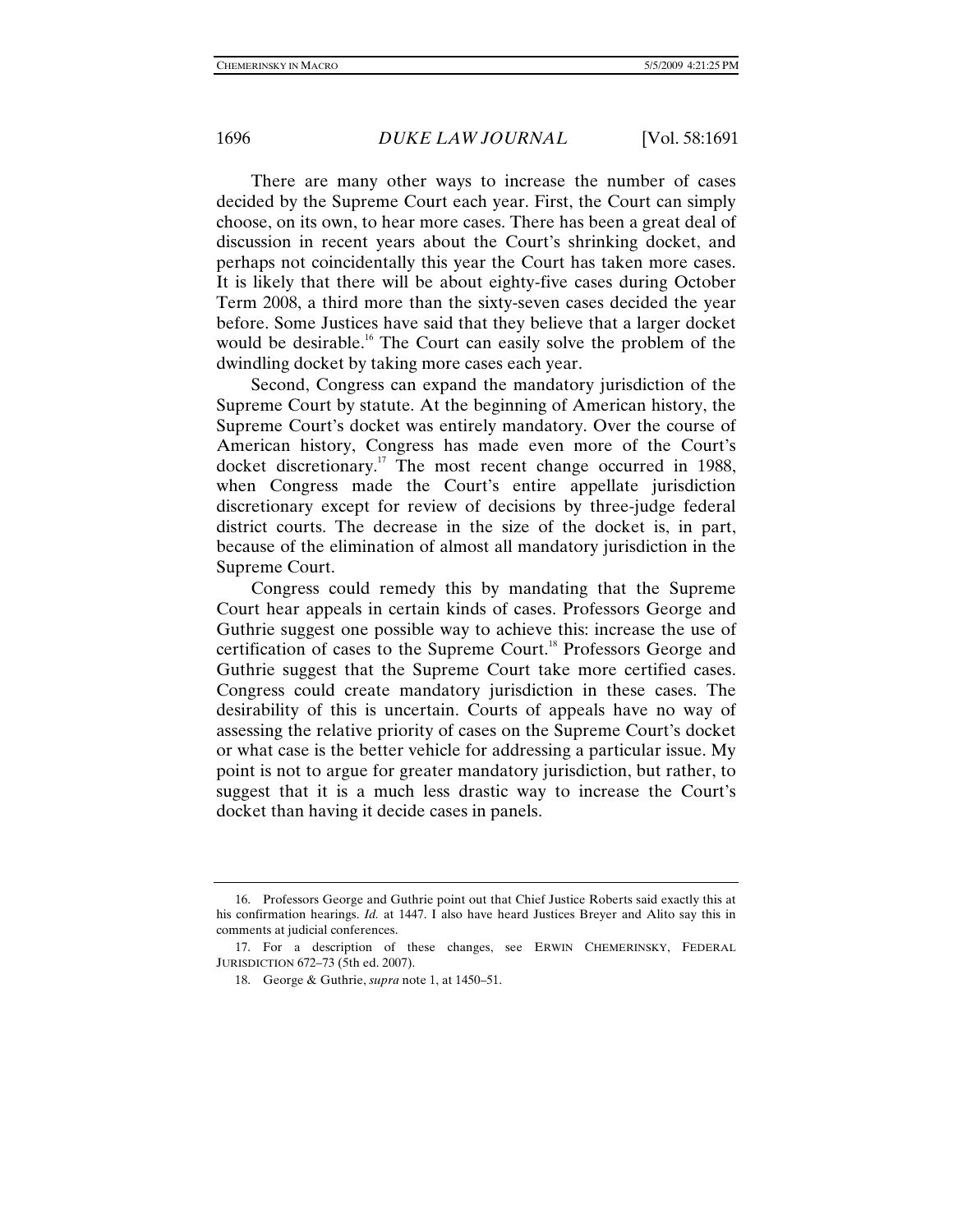Third, other institutional structures could be developed to resolve splits among the circuits. In the 1970s, there were proposals for creating a new national court of appeals between the United States Supreme Court and the federal courts of appeals.<sup>19</sup> The primary justification offered for these proposals was to decrease unresolved splits among the circuits.<sup>20</sup> This proposal, too, would be quite dramatic in establishing a new court and a new level of court, but because it would leave the Supreme Court untouched, it would not be perceived by the public or most lawyers as nearly as radical a change as that proposed by Professors George and Guthrie.<sup>21</sup>

These suggestions are not exhaustive of the ways that the Court's docket might be expanded. But they do indicate that there are many ways to achieve the goal without expanding the Court or having it sit in panels.

## III. WOULD THE PROPOSAL BY PROFESSORS GEORGE AND GUTHRIE BE DESIRABLE?

Even assuming that their proposal would achieve the benefits they identify, it still may carry significant, detrimental consequences. I have no sense as to whether fifteen rather than nine Justices would be better. As Professors George and Guthrie acknowledge, the number of Justices is inherently an arbitrary choice. They acknowledge, "We do not know how to calculate an 'optimal' number of Supreme Court Justices . . . . "<sup>22</sup>

From the perspective of a lawyer who has argued several cases in the Supreme Court, I confess to worrying about what it would be like to face a bench of fifteen rather than nine. But I also know no way of

<sup>19</sup>*. See, e.g.*, Comm'n on Revision of the Fed. Court Appellate Sys., *Structure and Internal Procedures: Recommendations for Change*, 67 F.R.D. 195, 208–47 (1975).

 <sup>20.</sup> CHEMERINSKY, *supra* note 17, at 680–81.

 <sup>21.</sup> The proposals for a new national court of appeals were tremendously controversial, and sitting and former Supreme Court Justices spoke out against them. *See, e.g.*, *Justice Brennan Calls National Court of Appeals Proposal "Fundamentally Unnecessary and Ill Advised*,*"* 59 A.B.A. J. 835, 836–38 (1973) (defending the screening function of the Supreme Court as its most important function and an essential feature of the Court); Earl Warren, *Let's Not Weaken the Supreme Court*, 60 A.B.A. J. 677, 678–80 (1974) (arguing that a delegation of the Supreme Court's powers would weaken the Court, politicize the judiciary, and actually add to the Court's workload).

 <sup>22.</sup> George & Guthrie, *supra* note 1, at 1456.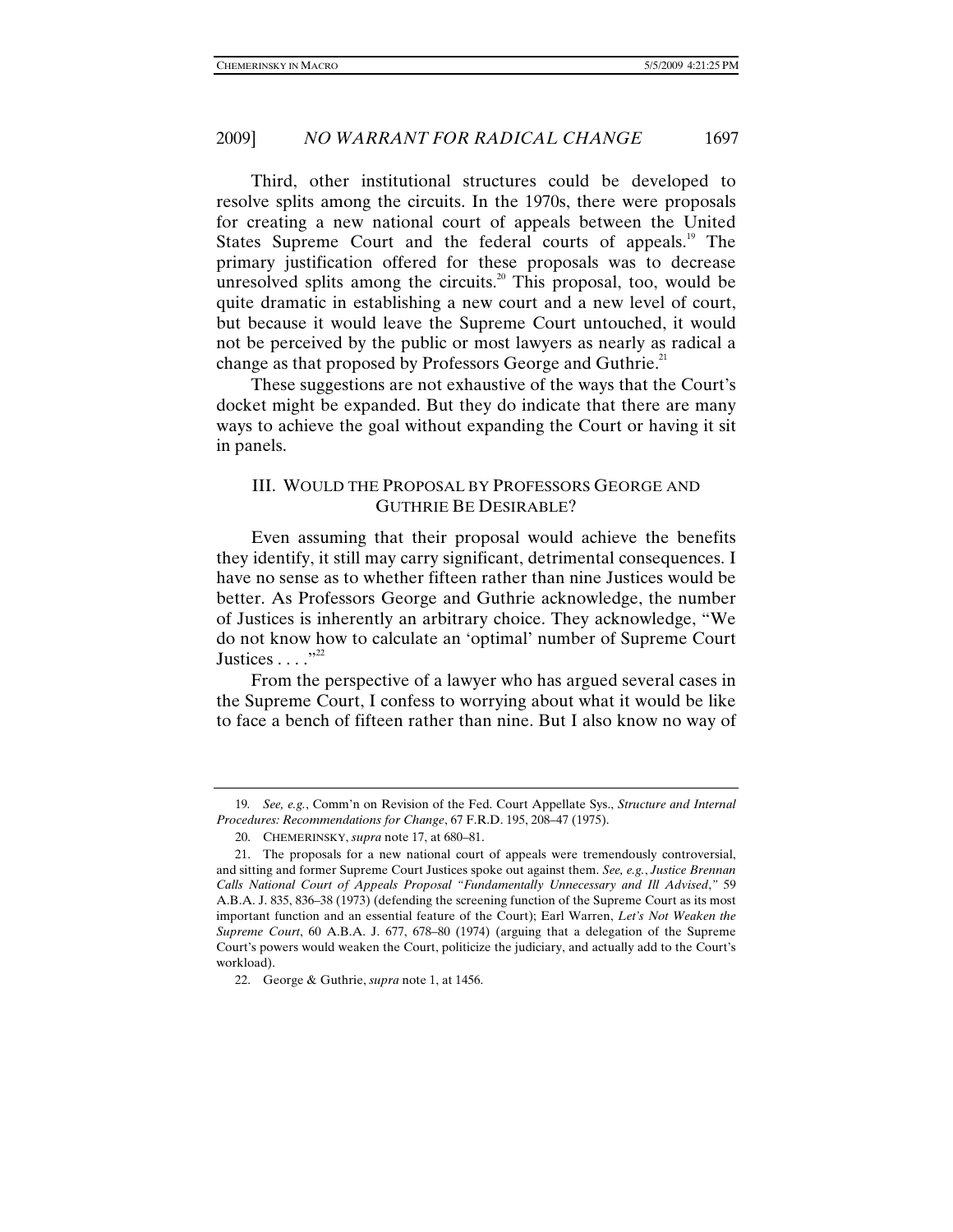determining whether fifteen Justices would be overall better or worse than nine.

I, however, believe, however, that having the Supreme Court sit in panels rather than en banc would be very undesirable. A decision of a panel of Supreme Court Justices never will have the same legitimacy as a decision by the whole Court. Losing litigants and the public always will be left to wonder whether the result would have been different if only the luck of the draw had produced a different panel to hear the case.

When I hear of a person arguing a case in a federal court of appeals, my first question always is, "Who is your panel?" When I argue a case in a federal court of appeals that reveals the panel's composition in advance—the Ninth Circuit announces the panel a week before oral argument—I learn the identity of my panel as soon as I can. When I argue a case in a federal court of appeals that does not announce the panel until the day of the argument, like the Fourth Circuit, the first thing I do upon arriving at the court house is rush to the clerk's office and learn my panel. This, is common behavior among appellate lawyers.

I, and everyone, make judgments about the likely outcome based on the identity of the panel. Rarely has my prediction ever been wrong. In the summer of 2008, I argued a civil rights case in the Ninth Circuit that involved the death of three Latino teenagers as a result of a police officer mistakenly shooting at a moving car. I knew that I had little chance of winning when I saw that my panel was three very conservative judges. A friend who is a very experienced attorney, upon hearing of the panel, suggested that I let my ten-year-old daughter argue the case; that her chance of prevailing was no less than mine. After the oral argument, which went poorly, I told my friend that I should have let my daughter argue; the argument could not have gone worse for my side, she had a better chance of charming them, and when they were mean, she could have gotten away with kicking them in their shins. (I lost two weeks later in a two-page unpublished opinion.)

I do not think that it would be desirable to have outcomes in the Supreme Court depend on the identity of the panel or be perceived as being a result of the luck of the draw. This inherently would lessen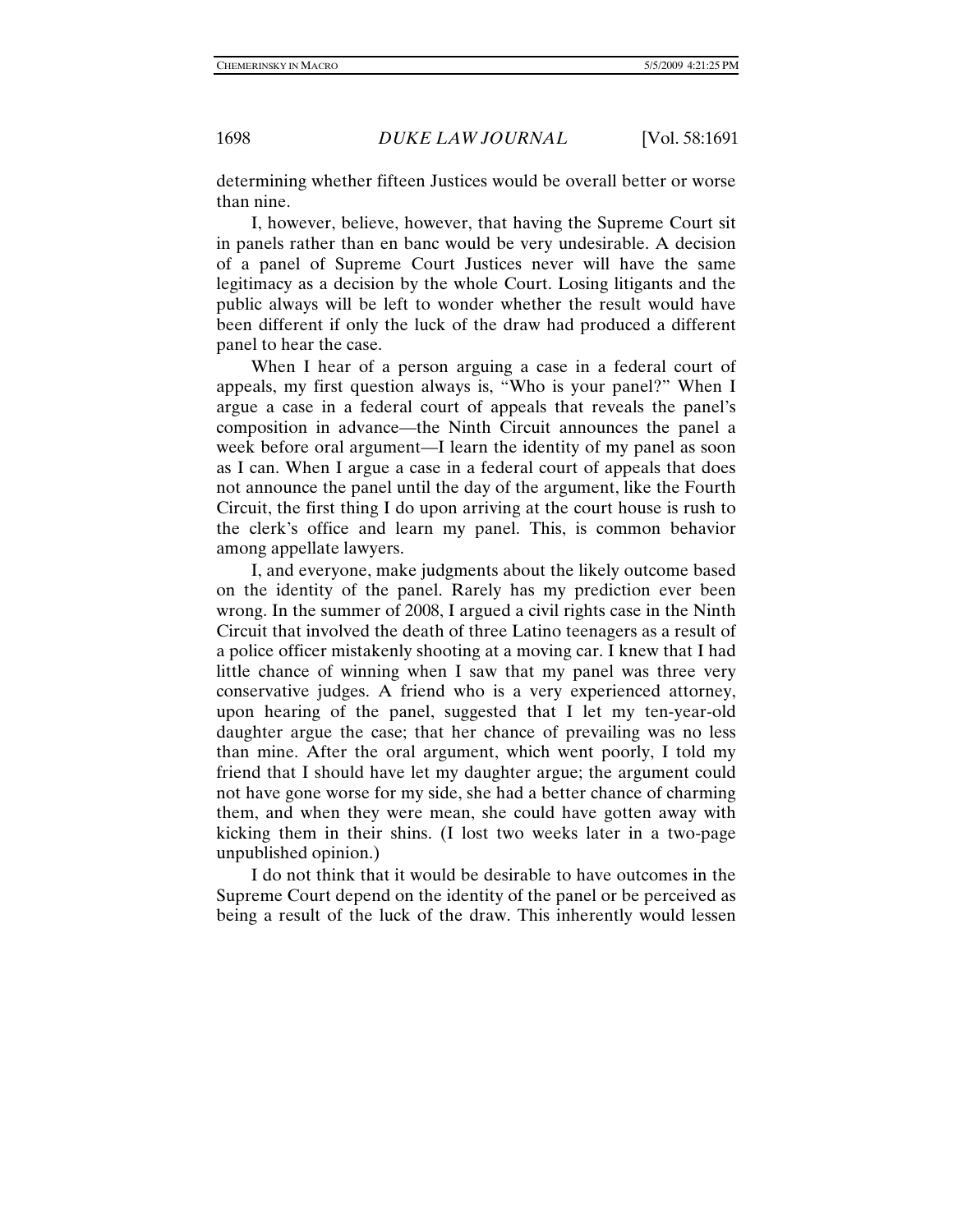the legitimacy and credibility of Supreme Court decisions.<sup>23</sup> Professors George and Guthrie respond to this by arguing that in only a small percentage of cases would the outcome be different with panels.<sup>24</sup> First, in the cases that are  $5-4$ —and remember that in October Term 2006 of sixty-eight cases, twenty-four were decided by a  $5-4$  margin<sup>23</sup>—the outcome really would depend on the accident of the panel. Second, and more importantly, lawyers and the public would understandably perceive that the result was the product of who was selected for the panel. Statistics showing that overall most cases would likely have come out the same with the full Court never would eliminate the sense in many cases that the result was the product of the panel.

The panel's decision would not have the same authority or legitimacy as decisions by the entire Court. The loss of legitimacy would be greatest at the beginning as lower courts, lawyers, academics, and the public became accustomed to panel decisions. But the loss of legitimacy would not simply be short-term; panel decisions never would have the credibility or legitimacy of decisions of the full Court.

Professors George and Guthrie address this problem briefly at the end of their article.<sup>26</sup> They assert that legitimacy is not a problem because the courts of appeals and foreign courts have legitimacy even though they sit in panels.<sup>27</sup> But the problem with this argument is that it treats legitimacy as binary, as either existing or not existing. Of course, that is not correct. Legitimacy, however defined and measured, is surely a continuum. The relevant question is whether courts that sit in panels have the same legitimacy as courts that sit en banc. Put more precisely, the issue is whether sitting in panels would substantially decrease the Court's legitimacy. Asserting that courts of appeals and foreign courts have legitimacy does not answer that

 <sup>23.</sup> Many have written about the importance of the Court's credibility and institutional legitimacy. *See generally, e.g.*, ALEXANDER M. BICKEL, THE LEAST DANGEROUS BRANCH (2d ed. 1986) (arguing that the Supreme Court's prudential values serve as limitations that protect the Court's legitimacy).

 <sup>24.</sup> George & Guthrie, *supra* note 1, at 1464.

 <sup>25.</sup> SCOTUSBlog, October Term 2006: Summary Information Regarding the Term, http://www.scotusblog.com/movabletype/archives/OT06SummaryInfo.pdf (last visited Feb. 20, 2009).

 <sup>26.</sup> George & Guthrie, *supra* note 1, at 1472.

<sup>27</sup>*. Id.*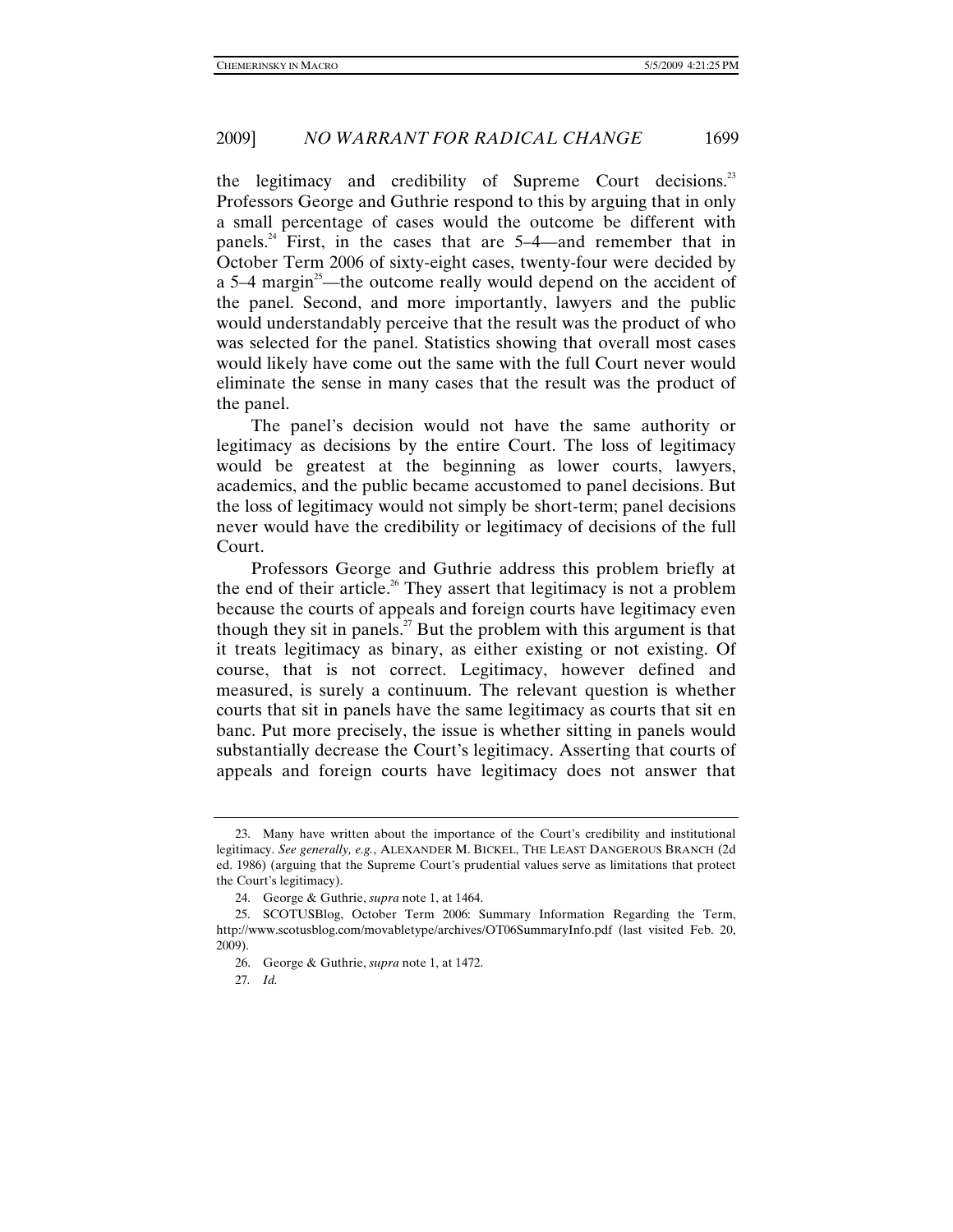concern. There is no way to know whether these courts that sit in panels would have even more legitimacy if they sat en banc. Also, the authors fail to recognize the loss of legitimacy in shifting from a Court that for over two hundred years acted only en banc to one that sits in panels.

Professors George and Guthrie offer another solution: the possibility of en banc review by the Supreme Court. But they find themselves in a dilemma. On the one hand, if en banc review were rare and limited, then it could not solve the loss of legitimacy that would result from the vast majority of cases being decided by panels. On the other hand, if en banc review were frequent, then increasing the size of the Court and having panels would achieve little increase in the size of the docket and none of the benefits claimed by Professors George and Guthrie.<sup>28</sup>

#### **CONCLUSION**

This Symposium includes many wonderful papers on empirical research about judicial behavior. All describe aspects of how courts actually operate. But a cautionary note is necessary; there is a need to always carefully separate discussions of what "is" from what "ought to be." Descriptions, even with the most sophisticated techniques, do not provide normative conclusions (though they can be the basis for normative analysis). Things can be measured—the size of the docket, the number of cases decided, the rate of agreement among judges, citation counts—but that does not necessarily mean that these measurements reveal anything useful and the descriptions are not normative in themselves.

Yet it is so easy for the descriptive to slip into the normative. The paper by Professors Choi, Gulati, and Posner, published in this Symposium, illustrates this point.<sup>29</sup> They rank state court judges using three criteria—opinions produced, rate of disagreement with other judges of their party, and citation count. They label these counts

 <sup>28.</sup> The very existence of the en banc procedure would take additional Court time and limit the additional capacity to hear more cases. It has to be assumed that litigants losing before a panel would frequently petition for en banc review. Scrutinizing these petitions would take time as would the en banc hearings and opinions. The more en banc proceedings there would be, the less there would be capacity for a larger docket.

 <sup>29.</sup> Stephen J. Choi, Mitu Gulati & Eric A. Posner, *Judicial Evaluations and Information Forcing: Ranking State High Courts and Their Judges*, 58 DUKE L.J. 1313 (2009).